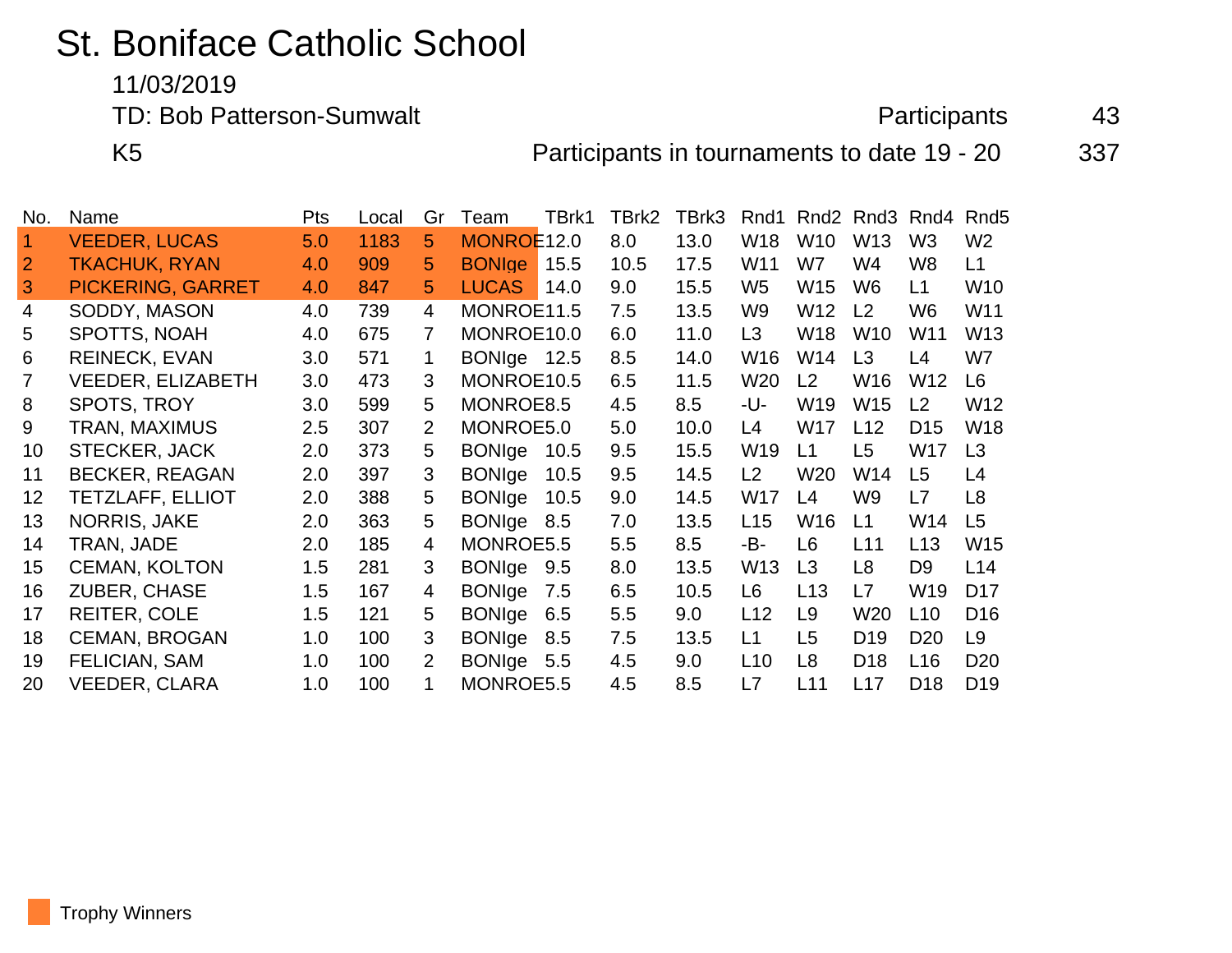## Individual Standings No. Name **Pts** Local Gr Team TBrk1 TBrk2 TBrk3 Rnd1 Rnd2 Rnd3 Rnd4 Rnd5 HARWOOD, WILLIAM 5.0 1478 8 MEQUON13.0 9.0 14.5 W18 W13 W4 W3 W2 JOHNSON, ALEJANDRO 4.0 887 8 MORSmi 13.0 8.0 14.5 W15 W17 W7 W6 L1 KEEHN, WILL 4.0 900 6 MONROE12.0 7.0 12.0 W20 W6 W14 L1 W12 CHANG, CHARON 3.5 751 7 MORSmi 13.0 8.0 13.0 -X- W12 L1 W9 D5 LEMAK, GARRISON 3.5 693 6 MONROE8.5 5.5 10.0 L17 W18 W12 W10 D4 BECKER, GREYSON 3.0 716 6 BONIge 13.0 9.0 14.5 W16 L3 W19 L2 W8 LOESENEGGER, GEHRIG 3.0 695 8 BONIge 11.5 7.5 13.5 W9 W14 L2 L8 W13 LOPEZ GIL, DANIEL 3.0 635 9 MONROE10.0 7.0 11.5 L12 W16 W17 W7 L6 BANNER, BOBBY 2.5 574 7 BONIge 7.5 7.5 12.0 L7 D11 W15 L4 W18 CHANG, CHANON 2.5 485 8 MORSmi 6.0 6.0 9.5 -X- L15 W13 L5 D14 HANUSA, MATTHEW 2.5 413 6 MONROE5.0 5.0 7.5 L13 D9 L18 W20 W17 REINECK, ANDREW 2.0 641 7 BONIge 11.5 9.5 15.5 W8 L4 L5 W15 L3 MATHIASON, RYAN 2.0 528 8 MONROE9.5 7.5 14.5 W11 L1 L10 W16 L7 PITTMAN, ISAAC 2.0 616 6 DOMIbr 8.0 6.5 12.0 W19 L7 L3 D18 D10 TRAN, EMMA 2.0 392 8 MONROE6.5 6.5 10.5 L2 W10 L9 L12 W20 BANNER, ANA 2.0 333 6 BONIge 6.5 6.5 9.5 L6 L8 W20 L13 W19 KABACINSKI, LAUREN 1.5 446 7 BONIge 10.5 9.0 14.5 W5 L2 L8 D19 L11 SCOTT, LEON 1.5 452 8 MORSmi 10.5 8.5 15.5 L1 L5 W11 D14 L9 TRAN, JACK 1.5 305 7 MONROE5.5 5.5 8.5 L14 W20 L6 D17 L16 SKRUMBELLOS, PEYTON 0.0 100 WHITha 8.0 6.5 12.0 L3 L19 L16 L11 L15 BOCHAR, JACK 0.0 971 8 MONROE0.0 0.0 0.0 -U- -U- -U- -U- -U- SPOTTS, TROY 0.0 599 5 MONROE0.0 0.0 0.0 -F- -U- -U- -U- -U-TRAN, SOPHIA 0.0 6 BUTLmi 0.0 0.0 0.0 -F- -U- -U- -U- -U-

K12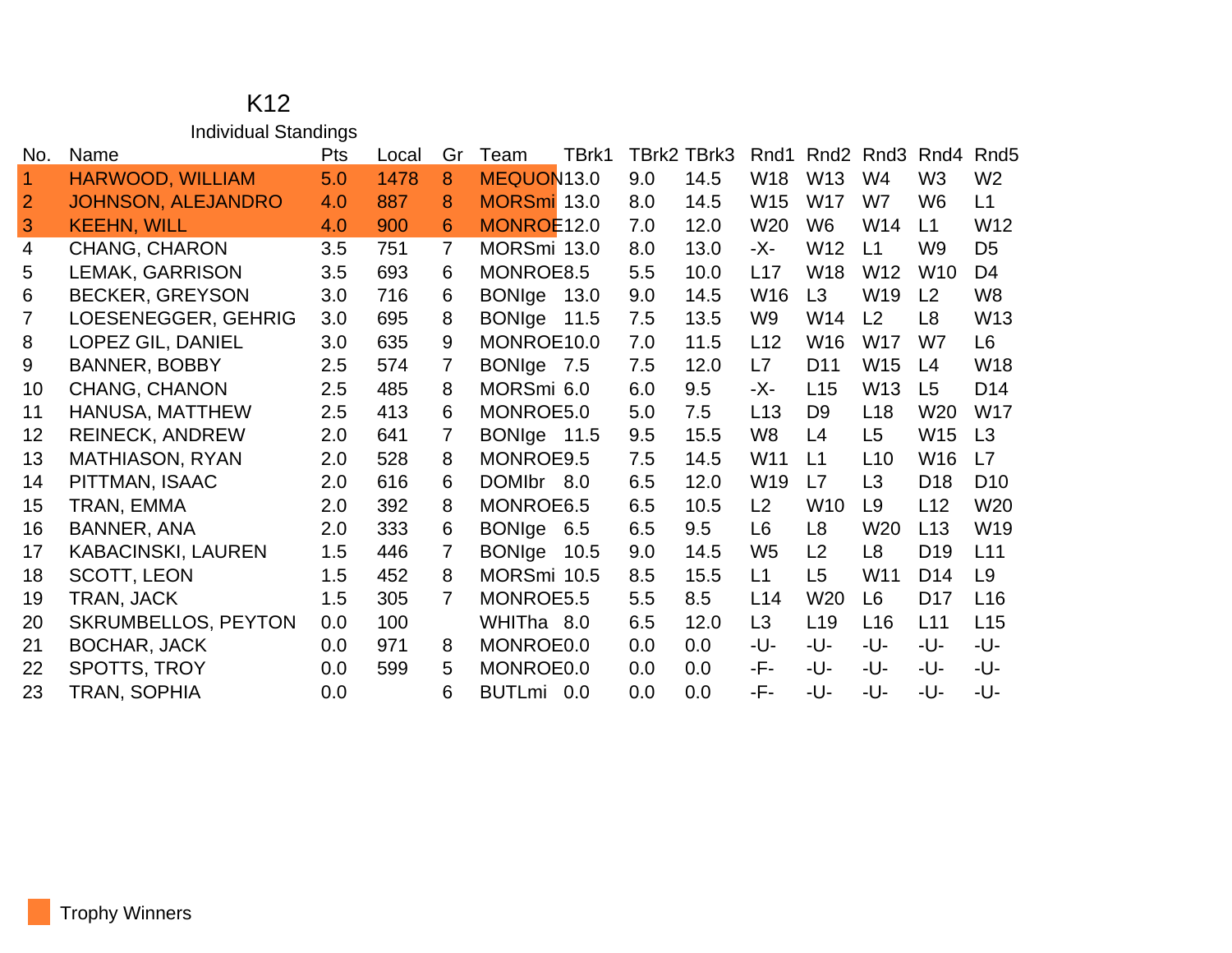|                | K <sub>5</sub>                                                                                              |       |      |      |      |      |
|----------------|-------------------------------------------------------------------------------------------------------------|-------|------|------|------|------|
| Plc            | <b>Team Standings</b><br>Name (Players: Top 4 used)                                                         | Score | Med  | Solk | SBx2 | Cum  |
| $\overline{1}$ | <b>MONROE PUBLIC SCHOOLS (8)</b>                                                                            | 16.0  | 28.0 | 49.0 | 68.0 | 47.0 |
|                | VEEDER, LUCAS (5.0,1183)<br>SODDY, MASON (4.0,739)<br>SPOTTS, NOAH (4.0,675)<br>VEEDER, ELIZABETH (3.0,473) |       |      |      |      |      |
| $\overline{2}$ | St. Boniface Elementary, German (11)                                                                        | 11.0  | 38.0 | 61.5 | 47.0 | 38.0 |
|                | <b>TKACHUK, RYAN (4.0,909)</b>                                                                              |       |      |      |      |      |
|                | <b>REINECK, EVAN (3.0,571)</b>                                                                              |       |      |      |      |      |
|                | STECKER, JACK (2.0,373)                                                                                     |       |      |      |      |      |
|                | BECKER, REAGAN (2.0,397)                                                                                    |       |      |      |      |      |